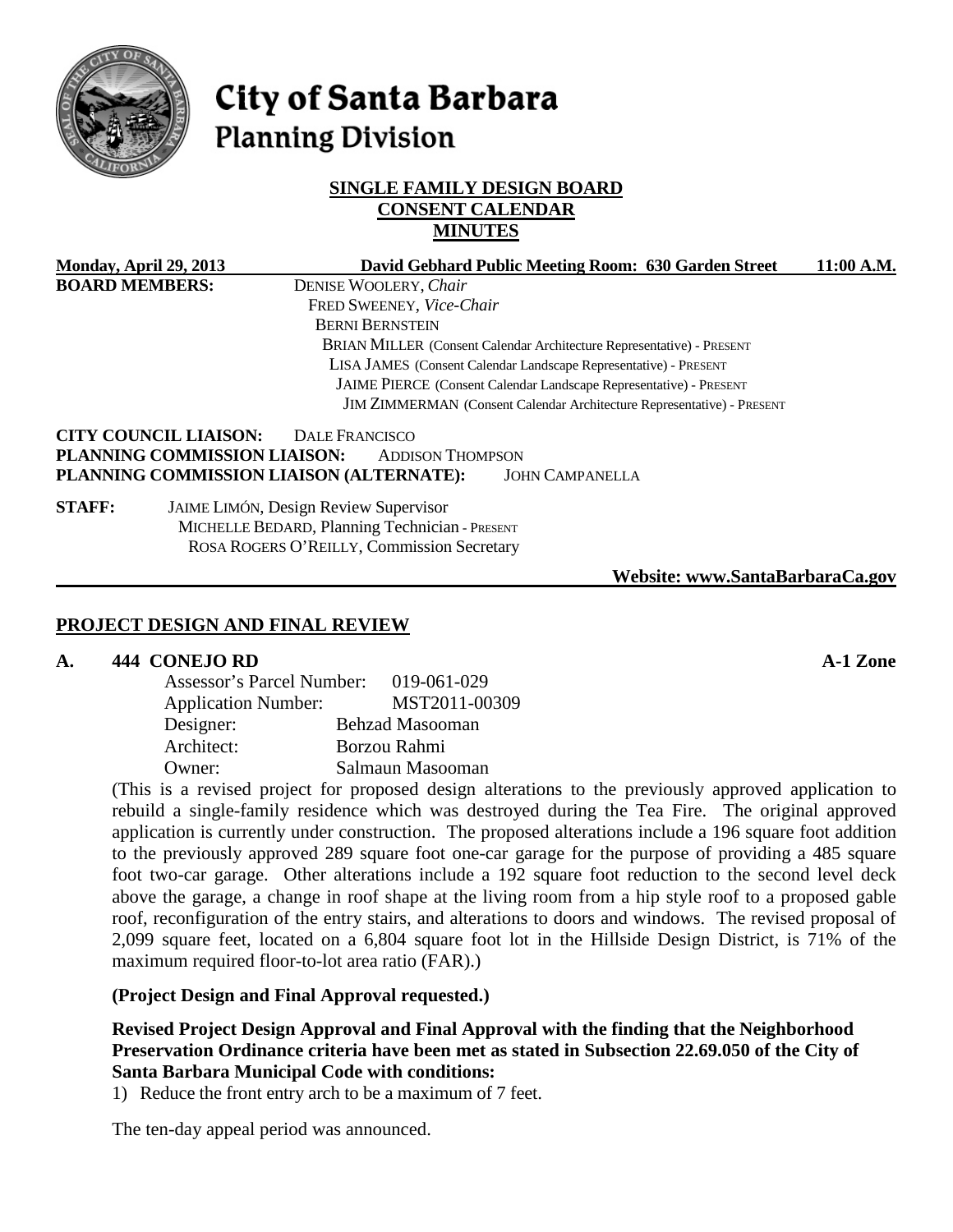### **CONTINUED ITEM**

#### **B. 2224 GIBRALTAR RD A-1 Zone**

| Assessor's Parcel Number:  | 021-180-004             |
|----------------------------|-------------------------|
| <b>Application Number:</b> | MST2012-00449           |
| Owner:                     | <b>Allison Armour</b>   |
| Applicant:                 | Myles Steimle           |
| Contractor:                | California Pools & Spas |

(Proposal to construct a new 30-foot by 15-foot pool and spa, and a new 5-foot tall chain-link pool security fence. The proposal involves approximately 50 cubic yards of grading. The existing 11.46 acre parcel located within the Hillside Design District is currently developed with an existing single-family residence. A separate application (MST2012-00187) was recently approved for alterations to the existing residence.)

#### **(Action may be taken if sufficient information is provided.)**

#### **Continued one week to Consent with comments**:

- 1) Provide additional photographs of the existing wood retaining wall from the downhill side looking up at the proposed pool location, and at both sides to clearly indicate the existing site condition and grades.
- 2) Verify the heights of the existing wood retaining wall.
- 3) Provide indication of proposed ground cover materials to provide erosion control landscaping around the pool.

#### **NEW ITEM**

#### **C. 1101 E COTA ST R-2 Zone**

| <b>Assessor's Parcel Number:</b> | 031-190-033                 |
|----------------------------------|-----------------------------|
| <b>Application Number:</b>       | MST2013-00130               |
| Owner:                           | Purple Rooster Holdings LLC |
| Designer:                        | Ubaldo Diaz                 |
| Contractor:                      | Michael Szymanski           |

(Proposal for an exterior remodel to an existing 1,897 square foot single family residence, with an attached one-car carport, located on a 4,792 square foot lot. The proposal includes replacing all wood siding with stucco, re-stucco the lower level, demolish and replace the existing 120 square foot upper level deck in like size and materials, replace all windows with new vinyl windows in the same opening, and reroof the existing residence. The proposal will address violations identified in ZIR2012-00312, to include reducing hedge heights within proximity to the driveway, the removal and relocation of some site fencing, and removal of an 'as-built' window on the west elevation.)

#### **(Action may be taken if sufficient information is provided.)**

**Project Design Approval with the finding that the Neighborhood Preservation Ordinance criteria have been met as stated in Subsection 22.69.050 of the City of Santa Barbara Municipal Code and continued one week to Consent with comments:**

1) Provide a colors and materials board.

The ten-day appeal period was announced.